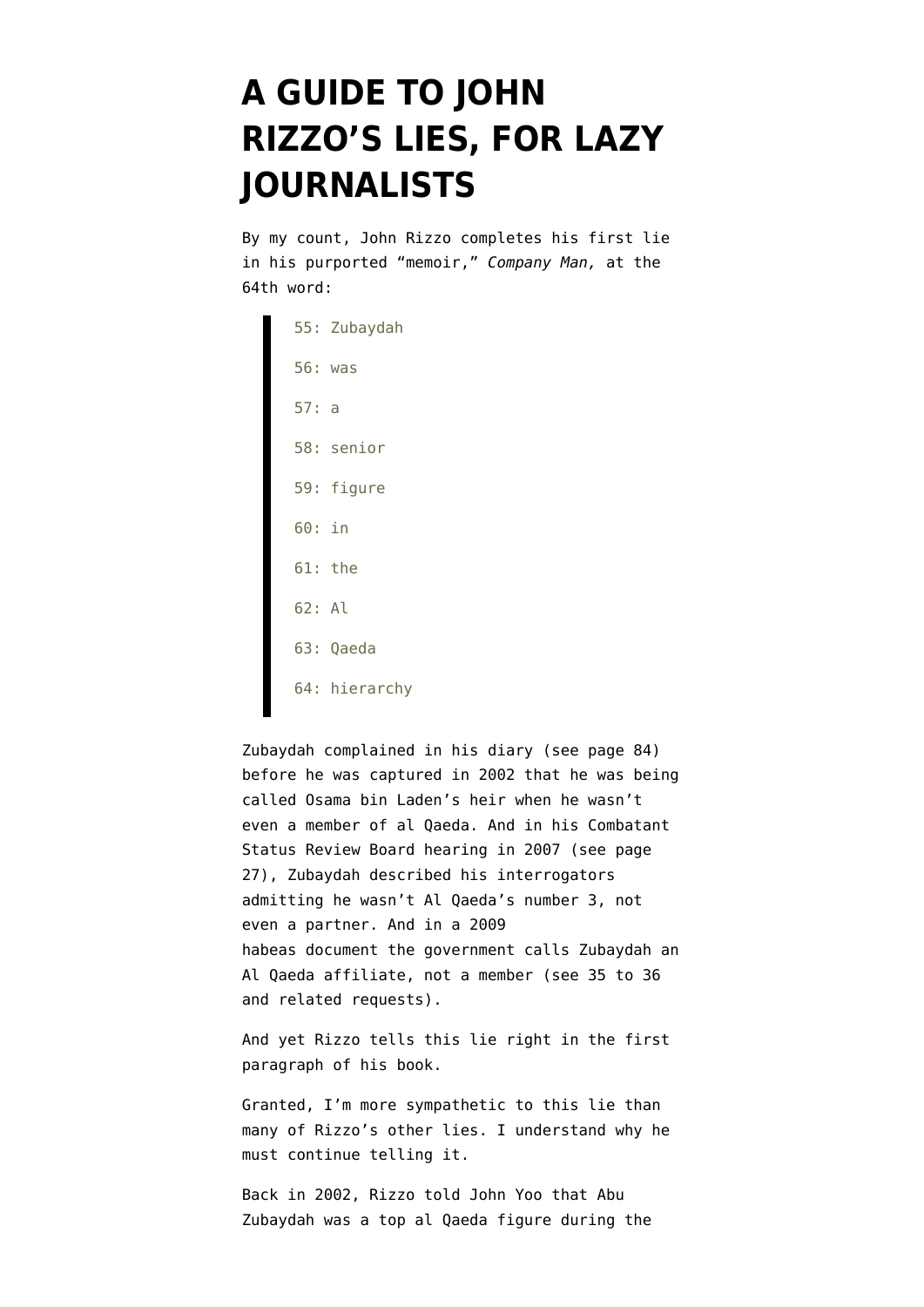drafting of the [August 1, 2002 Bybee Memo](http://stream.luxmedia501.com/?file=clients/aclu/olc_08012002_bybee.pdf&method=dl) authorizing torture. And based on that information, Yoo wrote,

> As we understand it, Zubaydah is one of the highest ranking members of the al Qaeda terrorist organization, with which the United States is currently engaged in an international armed conflict following the attacks on the World Trade Center and the Pentagon on September 11, 2001.

## [snip]

Our advice is based upon the following facts, which you have provided to us. We also understand that you do not have any facts in your possession contrary to the facts outlined here, and this opinion is limited to these facts. If these facts were to change, this advice would not necessarily apply.

## [snip]

Zubaydah, though only 31, rose quickly from very low level mujahedin to third or fourth man in al Qaeda. He has served as Usama Bin Laden's senior lieutenant.

If Rizzo were to admit that the representations he made to Yoo back in 2002 were false, then the legal sanction CIA got to conduct torture would crumble.

And unlike a lot of the lies CIA — and John Rizzo in particular — told DOJ during the life of the torture program, I'm not absolutely certain CIA knew this one to be a lie when they told it. CIA (and FBI) definitely believed Zubaydah was a high ranking al Qaeda figure when they caught him. In his CSRT, Zubaydah describes admitting he was al Qaeda's number 3 under torture. Though it's not clear whether that was the torture that took place before or after the memo authorizing that torture got written, raising the possibility that CIA presented lies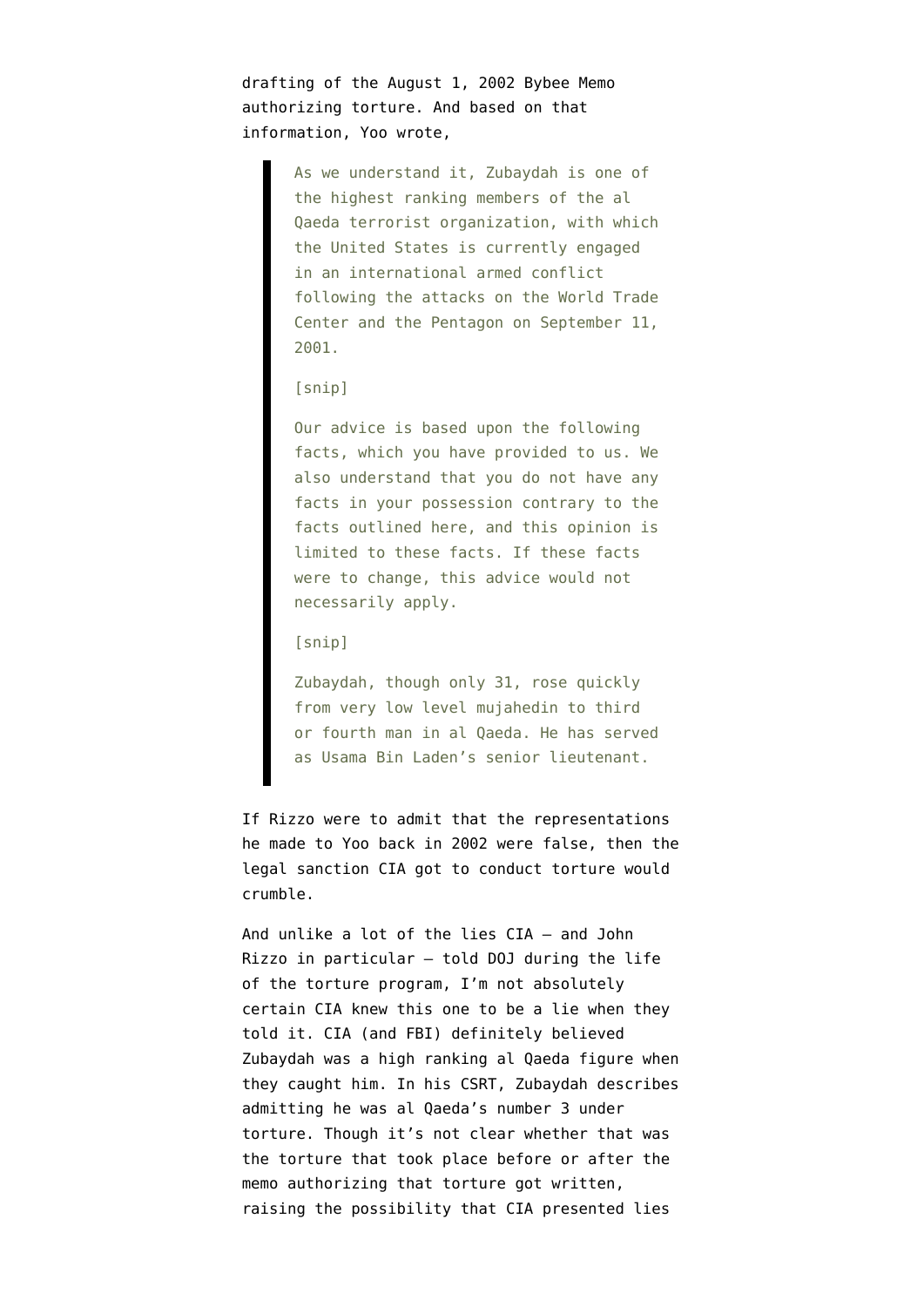Zubaydah told under torture to DOJ to get authorization for the torture they had already committed. But by the time of the memo, CIA had also had 4 months to to read Zubaydah's diaries, which make such matters clear (and had it in their possession, so that by itself should invalidate the memo). So they should have and probably did know, but I think it marginally conceivable they did not.

Still, that doesn't excuse journalists who have these facts available to them yet treat Rizzo as an honest interlocutor, as [James Rosen is only](http://www.sacbee.com/2014/04/16/6329996/cias-former-top-lawyer-fires-back.html) [the latest](http://www.sacbee.com/2014/04/16/6329996/cias-former-top-lawyer-fires-back.html) in a long line of journalists to do.

So as a service to those journalists who aren't doing the basic work they need to do on this story, I thought I'd make a list of the documented lies Rizzo tells just in the first 10 pages of his "memoir." These don't include items that may be errors or lies. These don't include everything that I have strong reason to believe is a lie or that we know to be lies but don't yet have official documentation to prove it. They include only the lies that are disproven by CIA and other official documents that have been in the public domain for years.

These lies, like Rizzo's lie about Abu Zubaydah's role in 9/11, also serve important purposes in the false narrative the torturers have told.

I've gone through this exercise (I'm contemplating a much longer analysis of all the lies Rizzo told, but it makes me nauseous thinking about it) to point out that any journalist who treats him as an honest interlocutor, accepting his answers — he made some of the same claims to Rosen as he made here — as credible without real challenge is just acting as a CIA propagandist.

Don't take my word for it  $-$  take the CIA's word, as many of Rizzo's claims are disproven by CIA's own documents!

Update, April 21: Ben Wittes, in his [review](http://www.lawfareblog.com/2014/04/company-man-thirty-years-of-controversy-and-crisis-in-the-cia/) of this tract: "Rizzo is just being honest." To be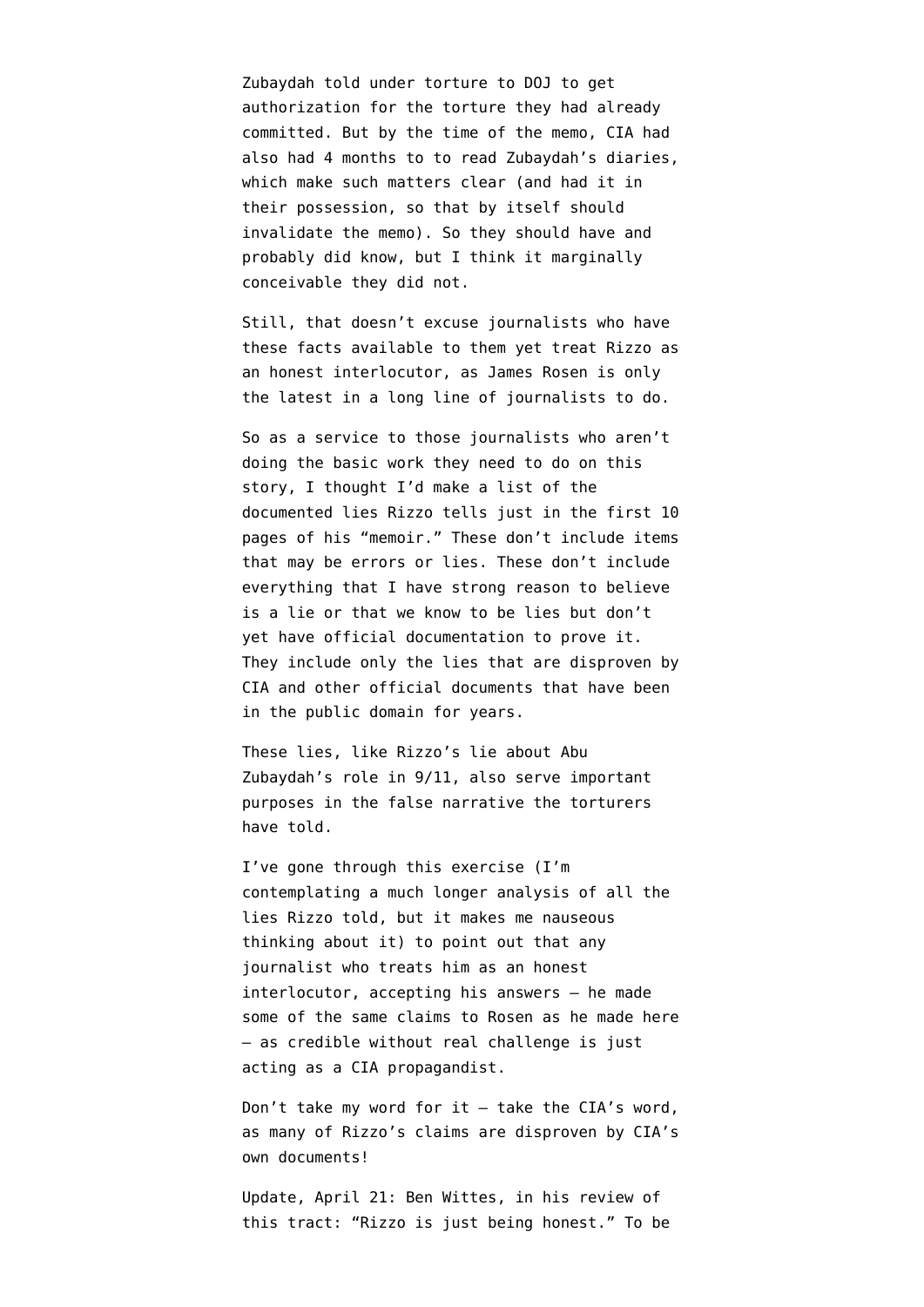fair, Wittes appears to have meant it to describe Rizzo's unvarying viewpoint, always serving his loyalty to the CIA. But in a review that doesn't mention Rizzo's serial lies, it's embarrassing.

(1) Abu Zubaydah was not CIA's first significant "catch." Ibn Sheikh al-Libi was, though the CIA outsourced his torture to the Egyptians.

(3) Correspondence describes tapes of Abu Zubaydah's torture in April 2002, not July 2002, as Rizzo claims. ([see PDF 1](https://www.aclu.org/files/assets/cia_release20100415_p01-09.pdf))

(3-4) Obviously, CIA had another option besides torture: to let the FBI continue interrogating Zubaydah. Even if you don't believe FBI had the success they claim to have had, they were an alternative that Rizzo makes no mention of.

(4) The first torture memo was not the August 1, 2002 one. Yoo [wrote a shorter fax on July 13,](http://www.emptywheel.net/2010/03/29/abu-zubaydahs-torturers-relied-on-july-13-yoo-fax-not-bybee-memo/) [2002](http://www.emptywheel.net/2010/03/29/abu-zubaydahs-torturers-relied-on-july-13-yoo-fax-not-bybee-memo/), which (according to the OPR Report) is actually the memo CTC's lawyers relied on for their guidance to the torturers.

(5) Jose Rodriguez did not decide to destroy the tapes in October; he [decided](http://www.emptywheel.net/2010/06/13/they-changed-the-pelosi-briefing-description-after-deciding-to-destroy-torture-tapes/) on September 5, the day after first briefing Nancy Pelosi on torture (without having told her they had already engaged in it).

(5) CIA did not follow the guidelines laid out in the Bybee memo for waterboarding, as CIA's IG determined in 2004, and at least by the time the CIA IG reviewed the tapes, there was a great deal censored via damage, turning off the camera, or taping over of the content.([see PDF](http://media.luxmedia.com/aclu/IG_Report.pdf) [42](http://media.luxmedia.com/aclu/IG_Report.pdf) and [this post\)](http://www.emptywheel.net/2010/04/16/cias-lawyer-did-not-record-destroyed-tapes/)

(6) The Gang of Eight was not briefed in 2002; only the Gang of Four (the Intelligence Committee heads) was. According to CIA's own records, [only one Congressional leader](http://www.emptywheel.net/2010/02/22/michael-hayden-lied-to-ssci-on-april-12-2007/) got a timely briefing, Bill Frist in 2004 (though Pelosi was briefed as HPSCI Ranking Member in 2002).